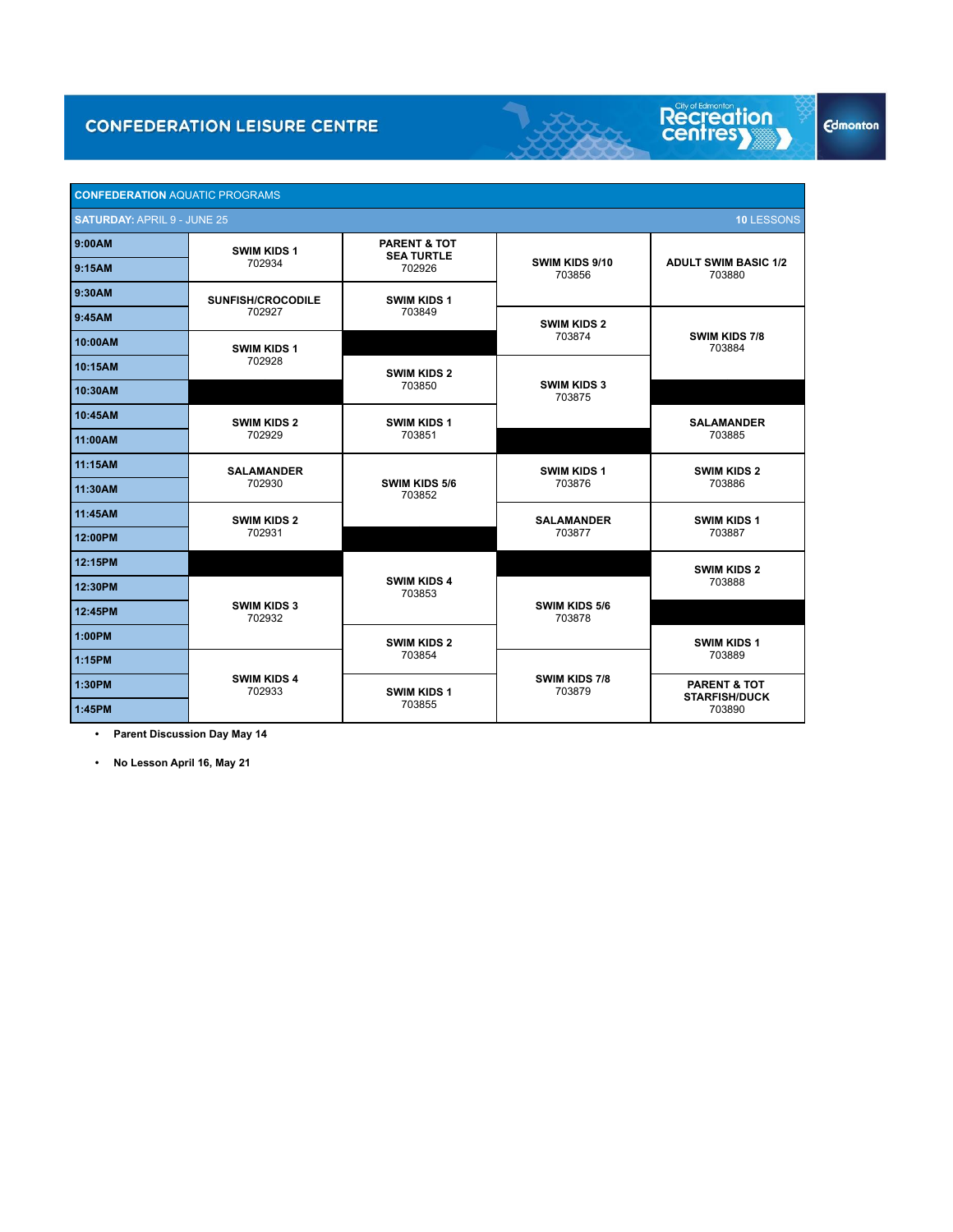

 **• Parent Discussion Day May 8**

 **• No Lesson April 17, May 22**

**Edmonton**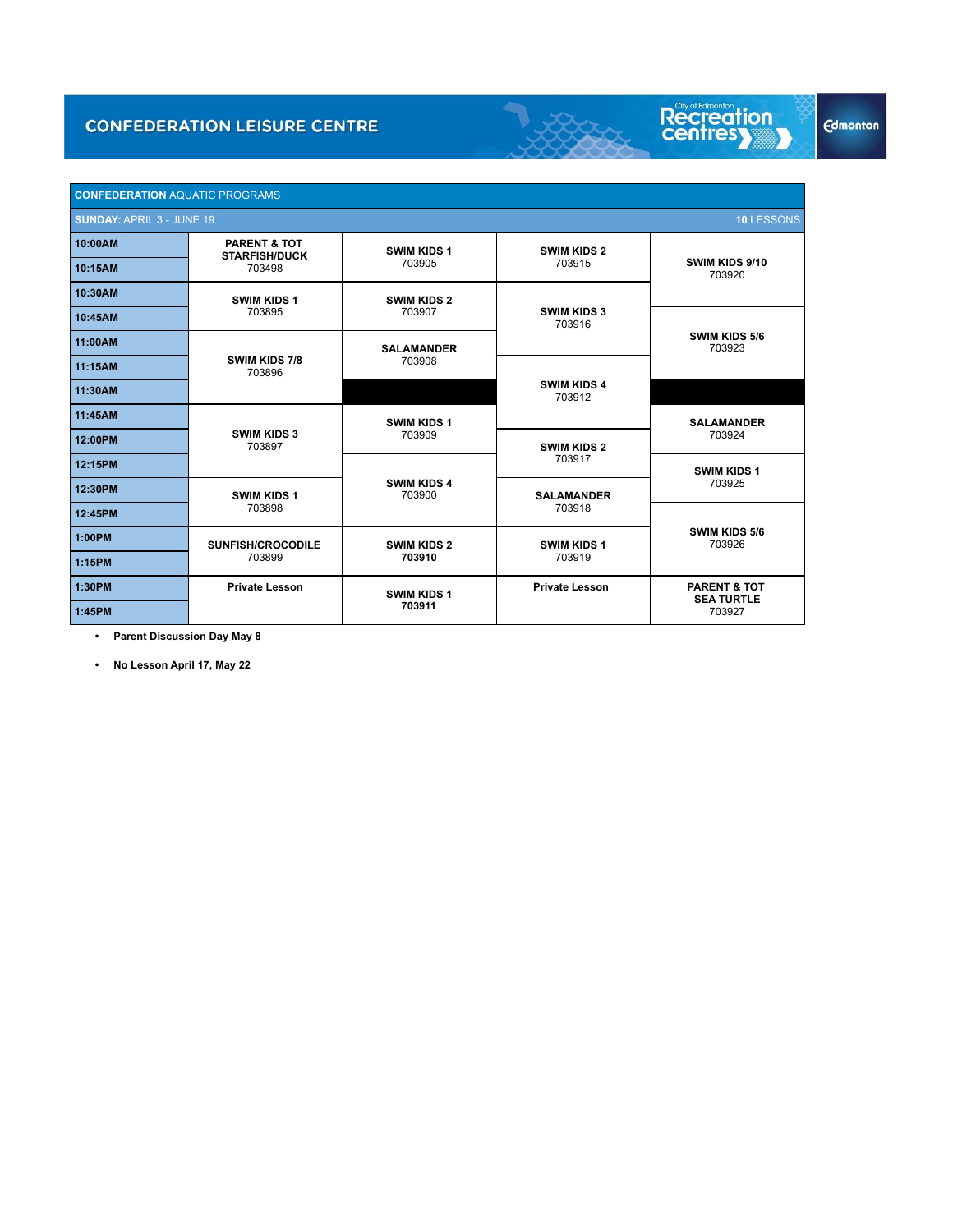

 **• Parent Discussion Day May 9**

 **• No Lesson April 18, May 23**

Л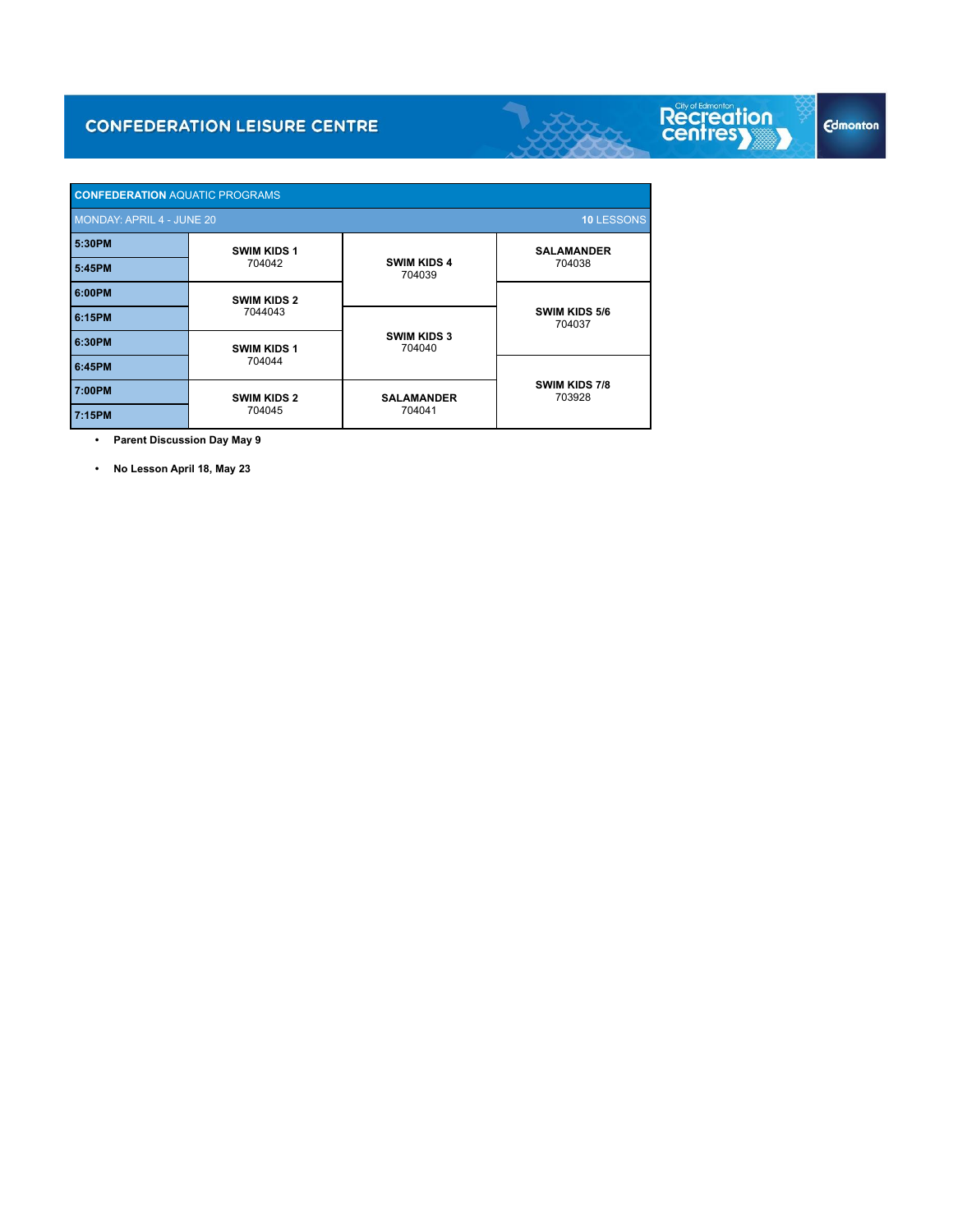| <b>CONFEDERATION AQUATIC PROGRAMS</b>            |                              |                                    |                              |  |
|--------------------------------------------------|------------------------------|------------------------------------|------------------------------|--|
| 10 LESSONS<br><b>WEDNESDAY: APRIL 6 - JUNE 8</b> |                              |                                    |                              |  |
| 5:00PM                                           | <b>SWIM KIDS 1</b>           | <b>PARENT &amp; TOT</b>            |                              |  |
| 5:15PM                                           | 704051                       | 704062                             | SWIM KIDS 9/10<br>704065     |  |
| 5:30PM                                           | <b>SWIM KIDS 2</b><br>704050 | <b>SWIM KIDS 4</b><br>704052       |                              |  |
| 5:45PM                                           |                              |                                    | SWIM KIDS 5/6<br>704073      |  |
| 6:00PM                                           | <b>SALAMANDER</b><br>704049  |                                    |                              |  |
| 6:15PM                                           |                              | <b>SWIM KIDS 3</b><br>704063       |                              |  |
| 6:30PM                                           | SWIM KIDS 7/8<br>704046      |                                    | <b>SWIM KIDS 1</b><br>704074 |  |
| 6:45PM                                           |                              |                                    |                              |  |
| 7:00PM                                           |                              | <b>SUNFISH/CROCODILE</b><br>704064 | <b>SWIM KIDS 2</b><br>704075 |  |
| 7:15PM                                           |                              |                                    |                              |  |

 **• Parent Discussion Day May 4**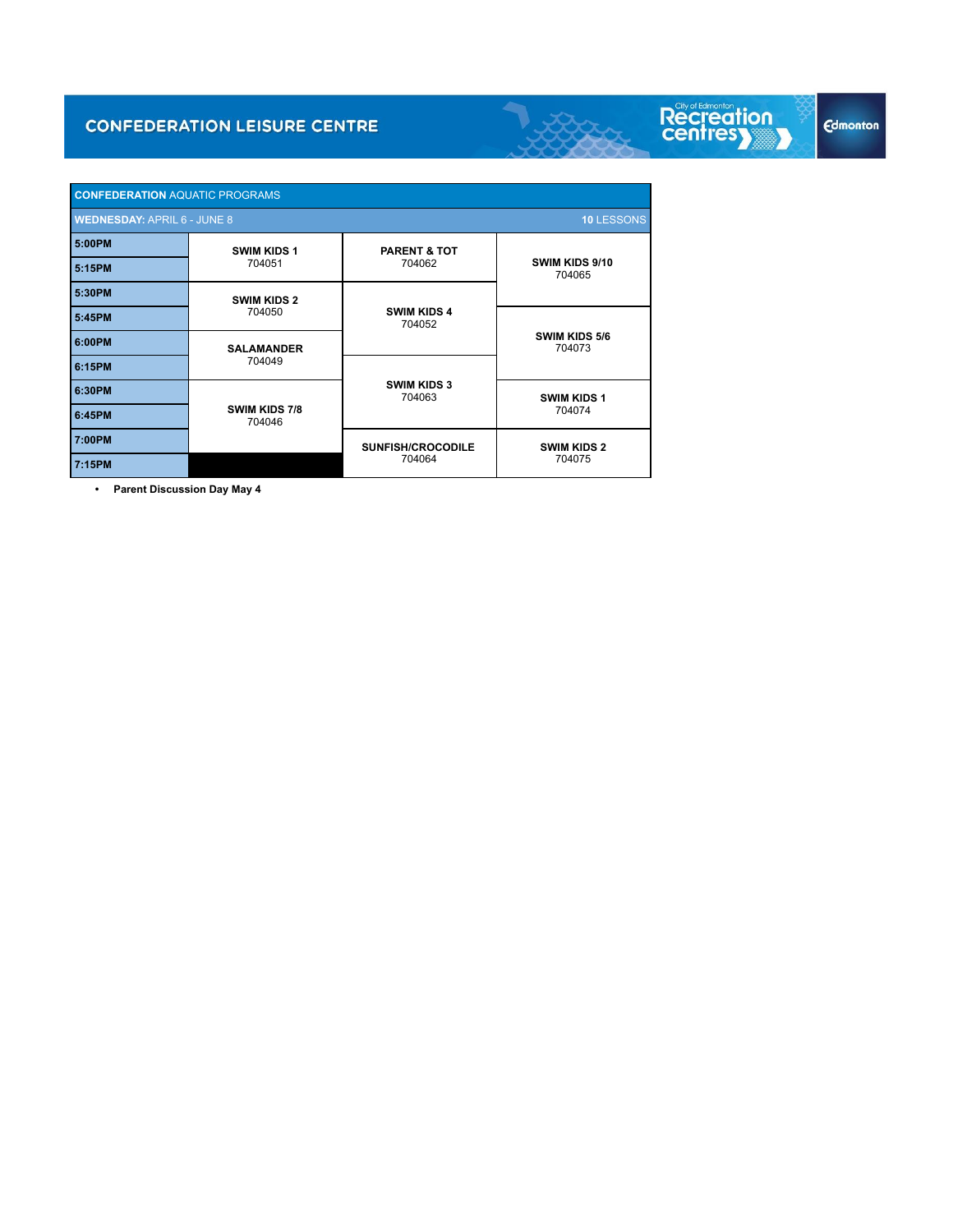| <b>CONFEDERATION AQUATIC PROGRAMS</b>                                |                              |                              |                                   |  |  |  |
|----------------------------------------------------------------------|------------------------------|------------------------------|-----------------------------------|--|--|--|
| <b>TUESDAY &amp; THURSDAY: APRIL 7 - MAY 10</b><br><b>10 LESSONS</b> |                              |                              |                                   |  |  |  |
| 5:30PM                                                               | SWIM KIDS 5/6<br>703026      | <b>SWIM KIDS 1</b><br>703062 | <b>PARENT &amp; TOT</b><br>703059 |  |  |  |
| 5:45PM                                                               |                              |                              |                                   |  |  |  |
| 6:00PM                                                               |                              | <b>SWIM KIDS 4</b><br>703060 | <b>SWIM KIDS 2</b><br>703063      |  |  |  |
| 6:15PM                                                               | <b>SWIM KIDS 3</b><br>703057 |                              |                                   |  |  |  |
| 6:30PM                                                               |                              |                              | <b>SWIM KIDS 1</b><br>703064      |  |  |  |
| 6:45PM                                                               |                              | SWIM KIDS 7/8<br>703061      |                                   |  |  |  |
| 7:00PM                                                               | <b>SWIM KIDS 2</b><br>703065 |                              | <b>SALAMANDER</b><br>703058       |  |  |  |
| 7:15PM                                                               |                              |                              |                                   |  |  |  |

 **• Parent Discussion Day April 21**